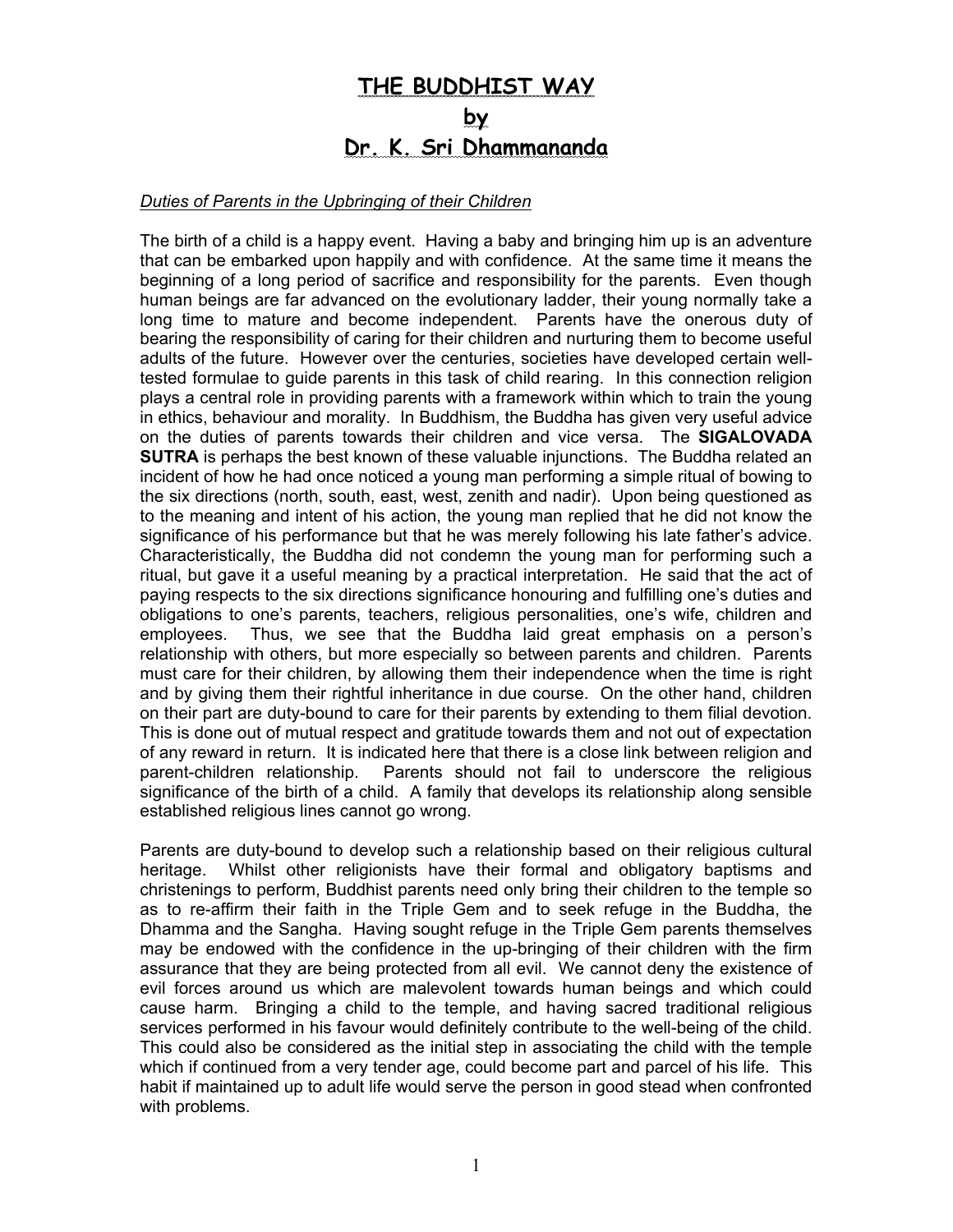#### *Blessing Services for Children*

The reciting of Sutras imparts very beneficial effects on a child. It was reported that during the Buddha's time, when a child who was in a critical condition due to external evil influence was brought before him, the Buddha instructed that the Sutras be recited by an assembly of monks. The resultant effect was that the child averted death and lived to a ripe old age. In fact he was called **AYUWADDHANA** meaning **"long life"** because he was no longer in danger of a premature death.

## *Why do we go to the Buddha for Refuge?*

When those who believe in a god experience fear, sorrow or any disturbance they pray for help and protection. Many Buddhists ask whom they can turn to when they are confronted with insecurity. In such circumstances Buddhists can recall the Buddha to their mind and seek solace. There is no doubt that the Buddhist concept of god is different from that in other religions but when they contemplate the supreme qualities of Buddha, his great victories, and his calm and noble characteristics, their minds will be calmed and they will gain confidence. Even many other religionists say god is not a person, but a force which is personalized in the mind. When their minds are calmed and strengthened by focusing on this power, they are in a position to face disturbances to evaluate the problems and find the means to overcome them. Buddhists can overcome their problems in a similar manner by recalling the image of the Buddha. Naturally many of our problems are caused by the mind and mind alone is able to solve them through understanding and confidence. That is why the knowledge of the Dharma is important. When the mind is strengthened through inspiration and devotion towards the Buddha it can overcome the sense of helplessness and fear of evil spirits, of being left alone, and confidence is regained. This is what is meant by going for refuge to the Buddha.

Whilst seeking refuge for the child at the temple, offerings of flowers, incense, candles or fruits may be made at the shrine room and the resident monks invited to recite sutras for the blessing of the infant. If so desired, the advice of the monks may also be sought for a suitable Buddhist name to be given to the child.

As the child grows up, it is the responsibility of parents to bring the child regularly to the temple to enable him to associate with religious-minded people and to listen to simple religious discourses and sermons and derive benefit therefrom. In the course of time the child will get used to performing Buddhist practices and will feel comfortable amidst the serene atmosphere in the temple surroundings. Of course children should also be brought to the temple for special blessing services on important occasions like their first day at school, examinations, birthdays and other happy events. When children get used to listening to the sutras, they acquire immense confidence in themselves because they know that through the beneficial influence of the sutras, they are being protected. They therefore tend to perform better in whatever undertaking they set out to do, and as a result are less nervous, feel more secure and will no longer have the dread of being left utterly helpless.

# *Buddhist Education and Cultural Practices*

An effective way to introduce religious lessons for the young on morality and ethics is by using pictures, illustrations, religious symbols and by giving interesting talks on Buddhist legends and stories. This method may appeal to many people, especially the young and it can help them to appreciate Buddhism much better. Certain stage performances or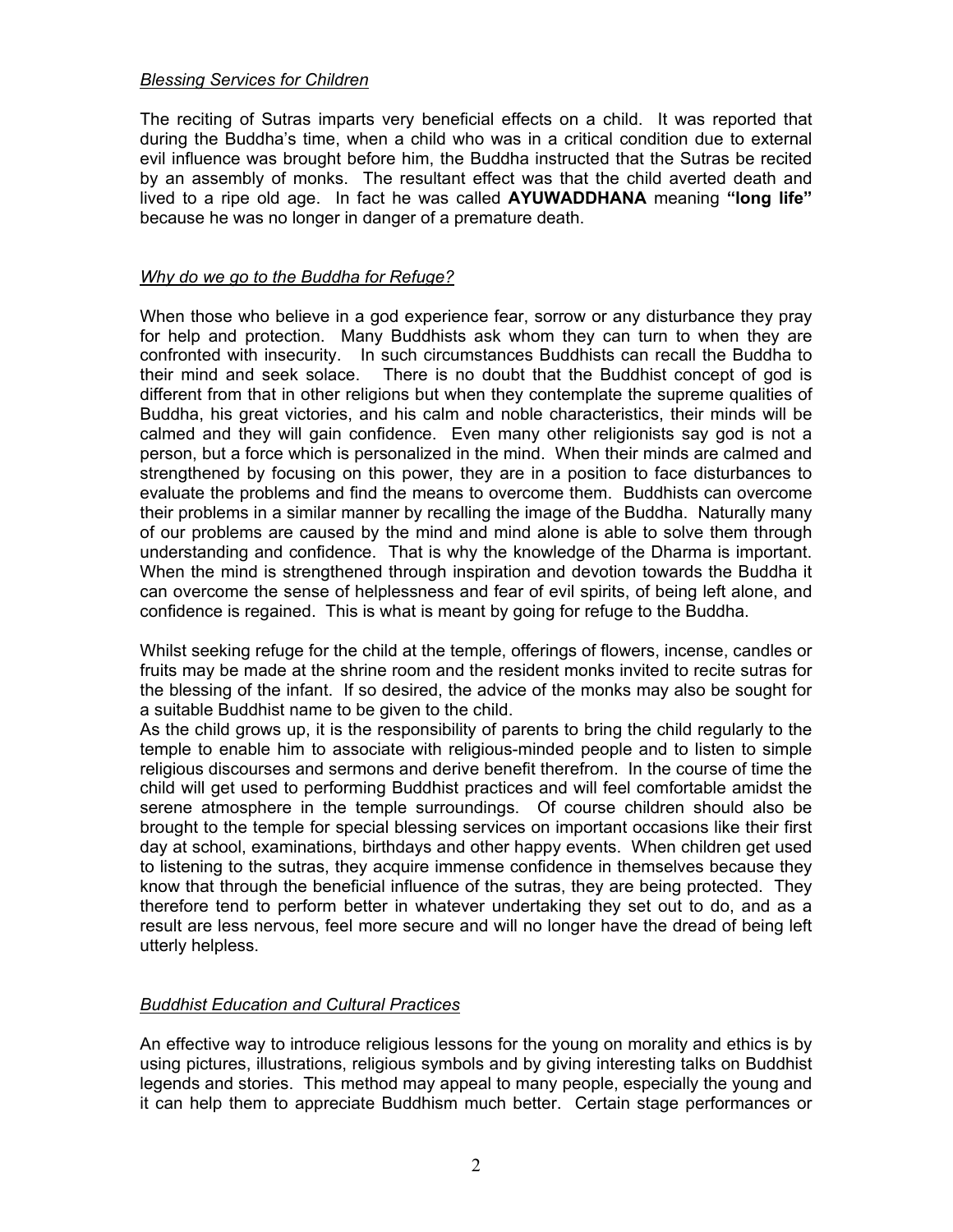sketches depicting historical Buddhist legendary events can also help to create a good and lasting impression on the young minds.

To lead children on the right path, parents themselves should first set the example and lead ideal lives. It is impossible to expect worthy children from unworthy parents. Apart from Kammic tendencies, children are influenced by the defects and virtues of parents too. Responsible parents should take precaution not to transmit negative traits to their children.

The Buddha's advice regarding traditions and customs was neither to accept not to reject anything without first considering whether such practices are meaningful and useful. Less emphasis is placed on these methods once a person has learned the Dhamma to lead a meaningful Buddhist life. The Buddha says that whatever methods we use to train the mind, our attitude should be like a man who used a raft to get across a river. After having crossed the river, he did not cling on to the raft, but left it on the river bank to continue his journey. Similarly, cultural practices should be regarded merely as an aid to gain inspiration and not as an end in themselves.

Buddhist cultural practices vary from country to country. When performing these traditional practices, we must be careful not to categorise Buddhism as belonging to any one of them. For example, we should not think in terms of Chinese Buddhism, Sinhalese Buddhism, Japanese Buddhism, Thai Buddhism, Burmese Buddhism or Tibetan Buddhism. This only creates disharmony, discrimination and misunderstanding. We should also be aware of certain so-called Buddhist leaders who try to reinforce their own Buddhist labels by incorporating many forms of charms, divine powers, mystical and supernatural practices and concepts to hoodwink the masses. Such unscrupulous actions are done with a total disregard to what the Buddha has said about such practices.

Another common practice among Buddhists is to hold blessing services in their new homes. Whenever people move into new dwelling houses, or when shifting house from one locality to another, it is the general custom among Buddhists to invite monks to perform blessing services so as to ensure that the place will be well protected spiritually as well as be a peaceful abode for all who dwell in it where happiness, peace and harmony will pervade. Similarly, such blessing services could also be performed when occupying new business premises, or whenever a new business is launched.

### *MARRIAGE*

According to the Buddha, as a child grows into adulthood, it is also the duty of parents to find a suitable spouse for their offspring. Of course this is not the custom nowadays in modern society, but nevertheless parents can be supportive when their children begin to look for suitable mates for themselves. This would be the best opportunity to help them not only materially but also in the form of offering discreet advice and guidance in the choice of suitable partners, so as to avoid pitfalls in life. If the children had been coming to the temple regularly, the chances are that they would have had the opportunity to associate with other Buddhist youths who share with them the same religious values and interests and who would invariably make good marriage partners.

It has been noticed that many Buddhists in this country tend to forget their spiritual obligations when it comes to the most important and auspicious occasion of their lives – their marriage. It is customary in Buddhist countries for engaged couples to invite monks to their homes for a blessing service. This could be performed either before or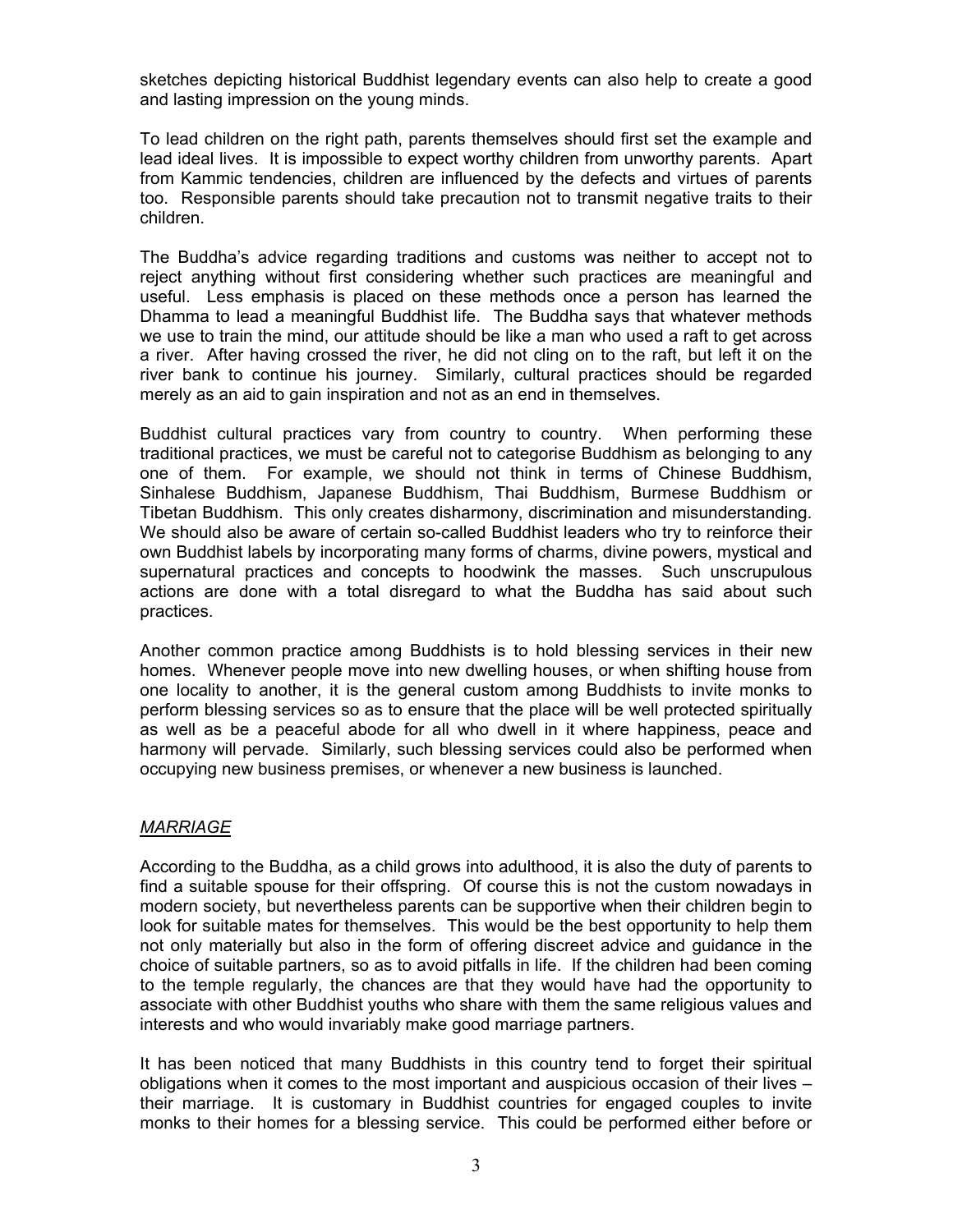after the wedding which normally takes place at the Registry of Marriages or at the homes of the parties concerned. It is hoped that all Buddhist couples would fulfill their obligations in this manner when they get married. Simple offerings of flowers, incense and candles are all that are required for the short blessing service to which the parents of both parties together with their relatives and friends could be invited to participate. Such blessing service, given on the auspicious day, would be a definite spiritual contribution to the success, peace, harmony and happiness of the newlyweds.

Infatuation alone is not a sufficient basis for a successful marriage; hence young people should well be advised to be sure of the spiritual side of their affair before taking the final vows. When a couple embarks on marriage by observing religious tenets, they are bound to have greater respect for the institution of marriage and they will naturally turn to religion in times of stress for solace. After having been happily married the young couple should themselves strive to become good and responsible Buddhist parents to their own children of the future.

### *RELIGIOUS RITES*

Although religious rites, rituals and ceremonies are not favoured by intellectuals, such practices are nevertheless important for developing and maintaining the devotional aspects of a religion and for creating a sense of aspiration among the masses. For many people, cultivating devotion is the first important step towards the experience of a religion. If there is no devotional and cultural aspects attached to Buddhism, people may be drawn to some other kind of beliefs or practices, even though they are aware that such practices are steeped in superstition or blind faith.

It is important for religions to have some harmless rituals and reasonable practices for people to express their devotion and spiritual feelings. Many of the Buddhist ceremonies help to cultivate good habits and positive emotions amongst the followers who consequently become more tolerant, considerate and cultured people. When performed with understanding and earnestness, these traditional practices tend to strengthen one's beliefs as against a mere intellectual approach. Buddhism without any devotion would be rather cold, detached and academic.

# *TABOOS*

Most races have their own taboos. In Malaysia perhaps we have more than our fair share of them because the three major ethnic groups have their own animistic beliefs and each is influenced by the others. Because of ignorance, fear and superstition each group tends to accept the beliefs of others rather than studying them rationally and discarding them as being irrelevant to modern society. For example many Asian communities believe that they must not clip their finger nails after dark nor wash their hair on certain days of the week. Some people think that it is bad luck to see shaven headed religious men the first thing in the morning whilst others will not sweep their houses after dark. It is even believed to be bad to carry meat around at night for fear that it might attract evil spirits. Some parents advise their children to carry a piece of metal to protect themselves from ghosts. Then there are those who believe that howling dogs and hooting owls at night could bring bad luck and that a twitching of the left eye is a bad omen. Some people consider these as very serious issues. But those who ignore them are free from fear and disturbances.

What is the Buddhist attitude towards such beliefs? Where does rational thinking end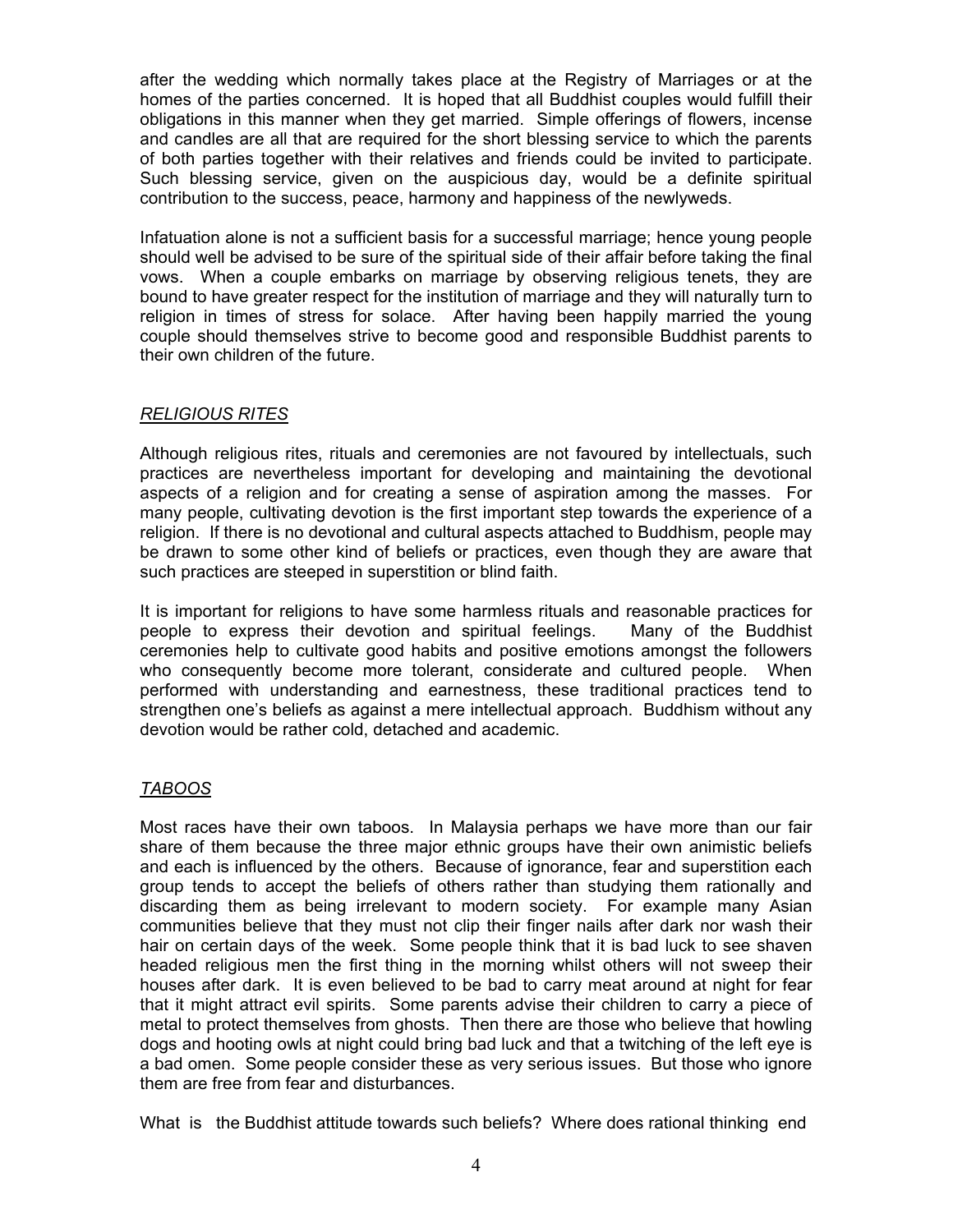and superstition begin? They all seem to originate in our fear of the unknown. Sometimes there are practical reasons for observing certain beliefs. For example it is of course inadvisable to cut one's fingernails in the dark simply because one could cut one's finger in the process. As far a evil spirits are concerned the Buddha has said that so long as we practise loving-kindness towards all beings, visible and invisible, so long as we do others no harm by living sensibly and believing in the power of the Dhamma or the Truth as expounded by the Buddha, and so long as we develop our right understanding by studying his Teachings, nothing can harm us. This again means we have to develop our religious devotion and confidence by visiting the temple regularly, and by having useful discussions with religious teachers so as to enrich our understanding of the Dhamma. The temple must be a place where people can gain more knowledge and understanding to get rid of superstitious beliefs and to eradicate undue fear in the minds of innocent people.

#### *CHARMS AND BLACK MAGIC*

It is common practice among many Asian communities to think that they are the victims of black magic and charms whenever they face some unhappy experiences in their lives. At the slightest indication that something unpleasant has happened they would often run off to consult seers, astrologers, mediums and **'bomohs'**. Of course the livelihood of these vendors of magic and charms depends on telling their customers that something is wrong or that some evil forces have been employed by someone to bring about their family misfortune. They then claim to be able to counteract these evil forces and charge large sums of money by promising to 'cure' them. More often than not the only effect is that these unsuspecting victims end up becoming lighter in their pocket and as a result are none the wiser for their experience. Popular Buddhism has not been spared by the antics of these quacks and charlatans, some of whom even going to the extent of masquerading themselves as monks to make a fast dollar from their unsuspecting victims. But the Buddha has declared in no uncertain terms that many of our misfortunes are essentially created by the untrained impure minds and it is only through our own efforts and understanding that we will be able to overcome them.

In this country particularly there are a great many such beliefs. This may be because the three major races have their own peculiar beliefs, and a great deal of interchange had taken place so much so that there had developed a tremendously varied set of beliefs which are uniquely Malaysian.

The Buddhist cure for misfortune of any kind is as scientific as the methods of modern psychiatry. It is summarized in the Second Noble Truth – The Cause of Suffering. Before we can look for a cure to misfortune **(ill luck, bad health, loss of someone or something personal and family problems)** we must get to the root of it. We must examine rationally what actually is happening and understand that only we alone can overcome the misfortune. Concentration certainly will strengthen the mind to understand the cause of the problems in order to find a solution. In the case of sickness, a calm mind helps to effect a cure faster. By merely appealing to the Supernatural to overcome misfortune is not the proper solution to end suffering. We must reflect calmly that misfortune is the lot of anyone who is born into this world and that what happens to us must be looked at rationally so that a reasonable solution could be found. This is not fatalistic – it shows that each individual, using the Right Effort can rid himself of misfortune.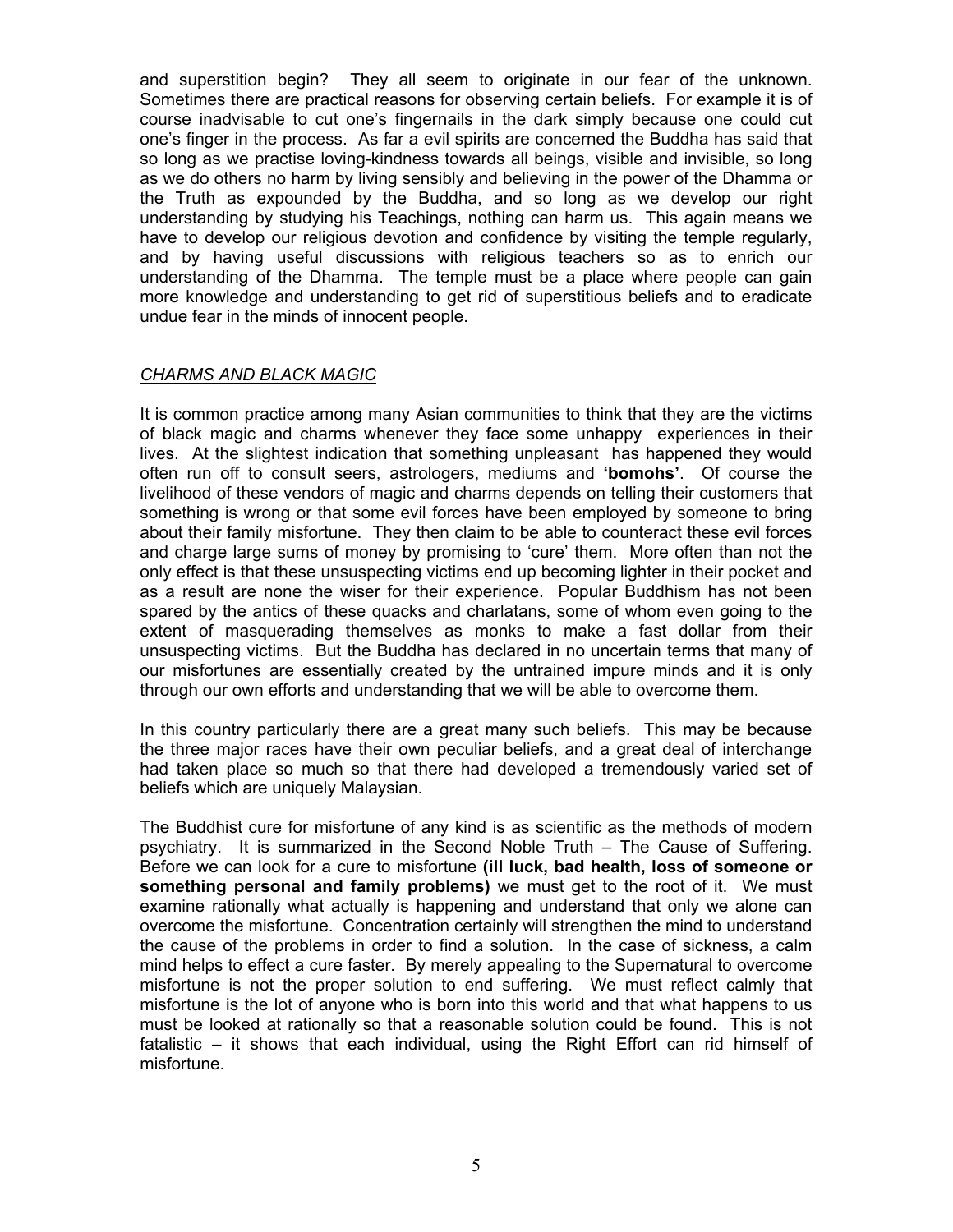### IMAGES, HOLY WATER, HOLY THREAD, TALISMANS AND AMULETS

Society in general is better educated now than it has ever been in the past, but in spite of vast advances achieved in the field of scientific knowledge, many people still suffer from fear, suspicion and insecurity. The root cause of these states of mind stems from ignorance, uncertainty and craving. Because of our ignorance of the non-existence of a permanent self, we believe in our ego and this belief gives rise to craving. We are filled with insatiable desires and fear of losing that which we possess. We fear that we will be harmed or that we will face 'bad luck'. So what do we do? We turn instinctively to our animistic past and depend on special talismans and amulets to protect us. The Buddha has clearly stated that external objects are not strong enough to protect those whose minds are weak and confused. Our only security is to take refuge in our knowledge of the truth and in our realization of the true nature of the self and other phenomena. Once we understand that there is no reality in a self that can be harmed, we become secure and confident. No harm can come to him who is unafraid, unselfish or undeluded.

However, it does not mean that Buddhism condemns the use of certain religious objects like a pendant of the Buddha image to give us a sense of security. Many great men had found solace and comfort by contemplating on the serene and calm image of the Buddha. The first Prime Minister of India, Mr. Nehru said that when he was imprisoned by the British his only source of comfort was a tiny Buddha image which he had with him. Of course the image itself had no magical power. But what it symbolized was the great qualities of the Buddha who had himself remained calm and unaffected by the attacks made against him by his enemies and it was this symbol that reminded Nehru of his own strength with which he could face adversity calmly. We too can carry images of the Buddha or inscriptions of the sutras around with us to give us confidences. Many sutras end with the invocation:- **"By the power of this truth, may victory be mine"** or **"may happiness be mine"**. This shows that as Buddhists we do not believe in the animistic power of images or talismans, but that they are to be regarded as mere aids which could help us to gain confidence in ourselves.

In the same way some Buddhists also go to temples, to collect bottles of holy water and pieces of string over which the sutras have been recited with great concentration. These also give psychological strength and confidence to the user because they remind him of the truth which was uttered in the sutras and which recall the words of the Buddha.

### *SICKNESS*

Recently there have been many criticisms leveled against Buddhist leaders that they do not seem to care for those who are sick. Critics point out that followers of certain other religions do go from hospital to hospital comforting sick patients. Such concern for the sick is something which is indeed commendable. In Buddhist countries devotees invite monks to visit the sick and the monks are more than willing to render assistance in this respect. In fact learned monks who are very well versed in traditional medicine, are often consulted and they even render their voluntary services.

Since many Buddhists are not well versed in their own religion to counteract the tactics of other religionists, such apathy only enable the followers of other religions to take advantage of the situation to convert them. Such other religionists have even gone to the extent of promising salvation by frightening their victims with the threat of hell and in this way have won converts! Buddhist monks want to have no part in this. However they will willingly accompany family members and close friends when invited to visit the sick, not only in hospital but at home as well.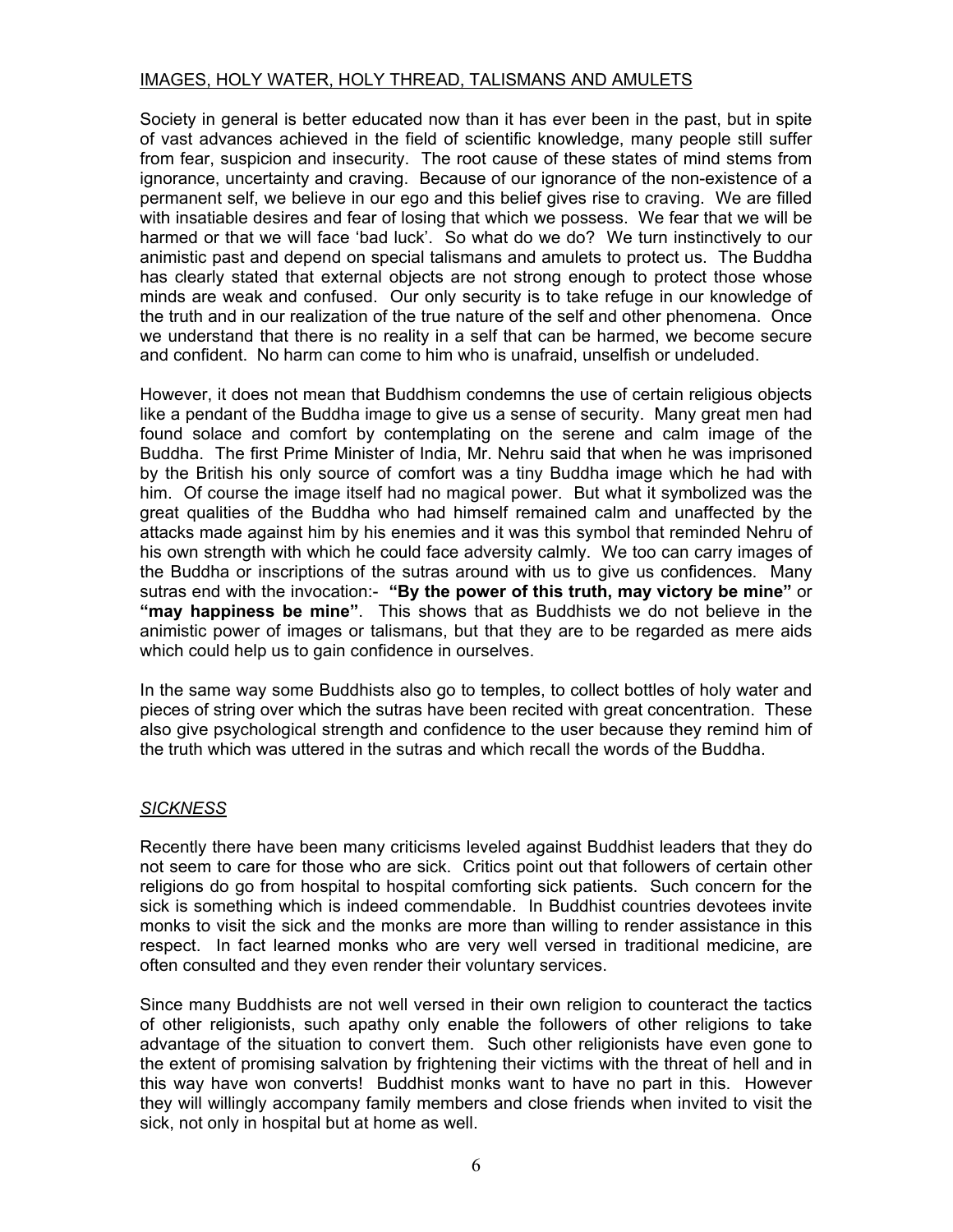Sickness is part and parcel of our daily existence in this world, and we should take this in its stride. Nevertheless, in the event of sickness befalling a person, it would be advisable, apart from resorting to modern medical treatment, to invite monks to perform religious blessing services for the speedy recovery of the patient. Such blessings when received with a proper frame of mind will exert a considerable spiritual and psychological influence on the patient, thus accelerating his recovery. In particular, when the illness happens to be associated with the attitude of the patient's mind, a blessing service by a monk would be most helpful. In instances where the belief is that an illness has been caused by some bad external influence or evil spirits, a religious blessing service would create a good psychological attitude which in turn could radiate beneficial vibrations within the body to promote speedy recovery. However, as understanding Buddhists, we should not surrender ourselves to the erroneous belief that evil spirits are the sole cause of our sickness. The Buddha's advice – **"Whenever you are physically sick, don't allow your mind also to be sick"** is indeed very true. In accordance with this advice, we must be guided by our intelligence and common sense to seek proper medical attention for our illness rather than to succumb ourselves to ill-founded superstition.

# *DEATH*

Man is mortal and death is to be expected. However, very few people can accept the separation or the fear of what happens after death.

There is so much ignorance among Buddhists regarding death that people even change their religion so that they can get a "proper" funeral to ensure a short-cut to heaven. Families have been known to be separated because children who belong to one religion hastily convert their sick parents on their death bed. Some Buddhist children are powerless because they have not learned what to do as true Buddhists. It is therefore very important for Buddhist parents to make their wishes known clearly and to teach their children what to do as Buddhists in the event of their death. Many ignorant people have taboos against death and do not like to attend funerals during certain periods thinking that it will bring bad luck to themselves.

Children must learn from young that death is a natural part of existence. They must learn not to be unnaturally afraid at the sight of coffins and corpses. They must know what is the sensible thing to do at a funeral. If this is not done and when a death occurs, young adults will be at a loss and be at the mercy of unscrupulous religious people who either use this opportunity to convert them to their faith, or make them spend large sums of money on superstitious and other meaningless practices.

First of all we must understand the Buddhist attitude towards death. Scientifically speaking "Life" is an incessant series of rising and falling. The cells in our body are constantly dying and are replaced by new ones. As such, birth and death are taking place every moment. The phenomenon of death is merely a more dramatic ending of this continual process. But the end is not permanent. In fact in the very next "Beat" after death, rebirth takes place. So in Buddhism, death is not 'being called to eternal rest to lie in the bosom of come creator deity' but a continuation of a process in another form. So there is no need to fear death. In view of this, the Buddha did not prescribe any specific rites regarding the disposal of a corpse. The body of a dead person should be removed with dignity and be treated properly out of respect for the memory of what the deceased person had done when he was alive. His past action **(Karma)** will determine what his future life will be.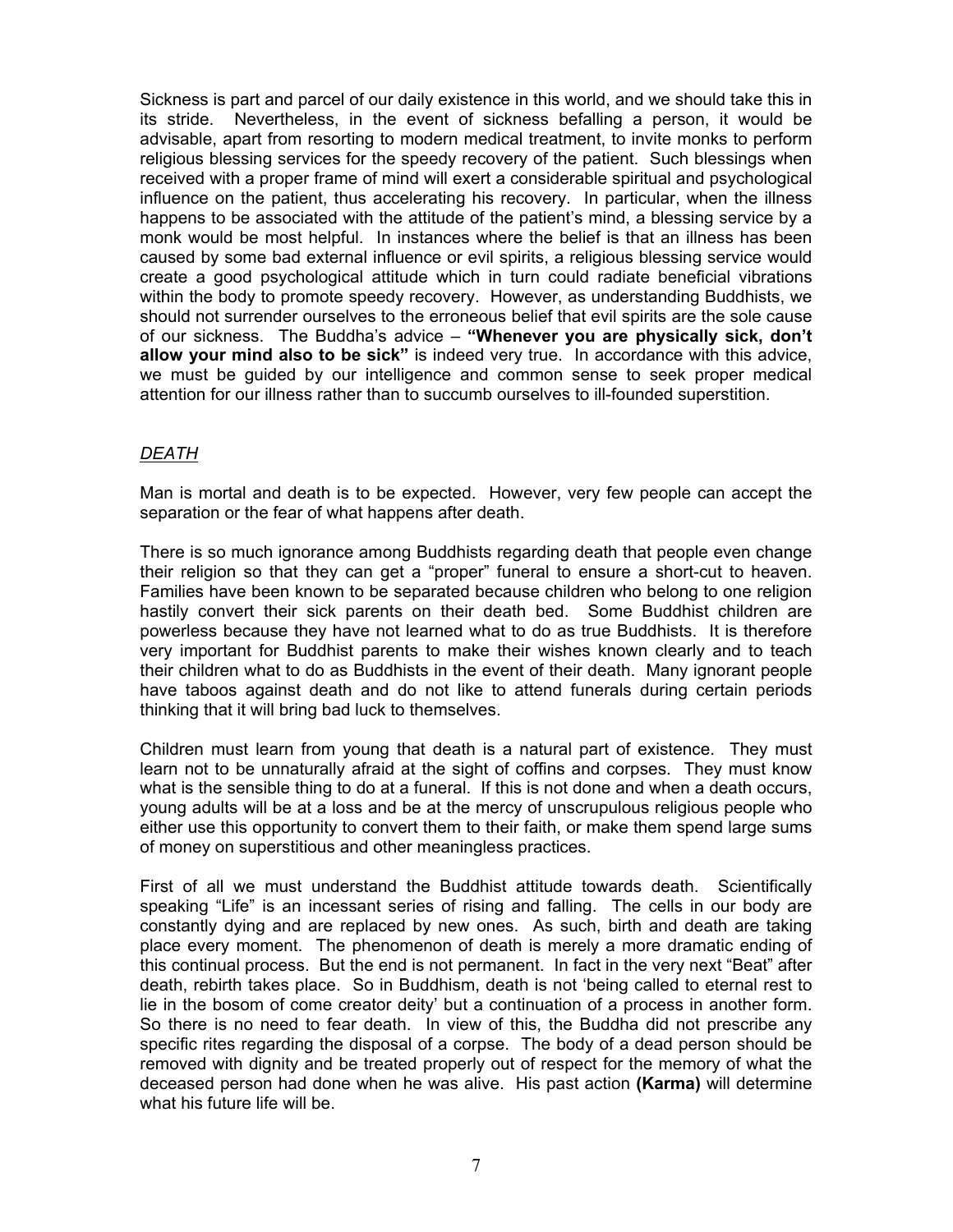We are grateful for whatever services the dead person had rendered to us in the past. Sorrow arises in our minds because someone we love has departed form our midst. When we gather around the body of a loved one, as friends and relatives we find solace in the company of others who share our common sorrow and who give us moral support in our hour of grief. The different cultural practices we perform are useful because they help us to minimize our sorrow.

# *POST MORTEM*

Nowadays in cases where death has occurred in special circumstances which would necessitate further investigation, it has become a common practice for hospitals to conduct post mortems on the bodies of such dead persons to verify the cause of death. Sometimes relatives object to this practice thinking that it is somewhat sacrilegious to cut up or mutilate a corpse. As far as Buddhists are concerned there should be no religious reason to object to this practice. In fact, if such a post mortem could help the living by providing members of the medical profession with more information which could enable them to cure diseases it should be considered an act of merit on the part of Buddhists. As has been said earlier the physical body is nothing more than a combination of elements which will disintegrate on death. So there is no reason to believe that the spirit of the dead person will be upset if the body is used for scientific purposes. We can be rest assured that doctors and medical aides have a high sense of responsibility and professional ethics and that they would handle a corpse with the utmost respect due to it, so relatives need not be unduly worried about this. There are some who even pledge to donate their bodies after their death to hospitals for medical students to study anatomy.

In this connection, it is considered an act of the highest merit for Buddhists to donate parts of their bodies after death so that others would benefit from them. The Buddha himself on numerous occasions in his previous lives donated his body for the benefit of others. He gave his eyes, blood and flesh and on one occasion sacrificed his whole body in order to save the lifes of others. Buddhism is very clear on the issue – that the donation of vital organs for the benefit of others brings great merit and is to be strongly encouraged.

### *FUNERAL*

In most cultured and civilized societies a funeral is considered as a sad and solemn occasion. A Buddhist funeral should accordingly be a solemn occasion and should be conducted as such.

There is a widespread superstition among some people that it is "bad luck" to bring a corpse into a home if a person has died elsewhere. We are bound to show our respect for the memory of the dead person to treat the body with proper

respect by giving it a decent funeral. Whether the body is brought home or not depends on what is most convenient for the bereaved members of the family. In this connection we should also mention that there should be no fears or taboos regarding the handling of a dead person. Some people are afraid to touch a corpse thinking they will be faced with "bad luck". If this were true doctors and nurses should be the most miserable people on earth! If we truly wish to honour the memory of our departed ones, we should bathe and dress the body and not leave it to some stranger from an undertaker's firm to do it for us. Remember that superstition, ignorance and irrational fear brings more "bad luck" than gratitude, love and good taste.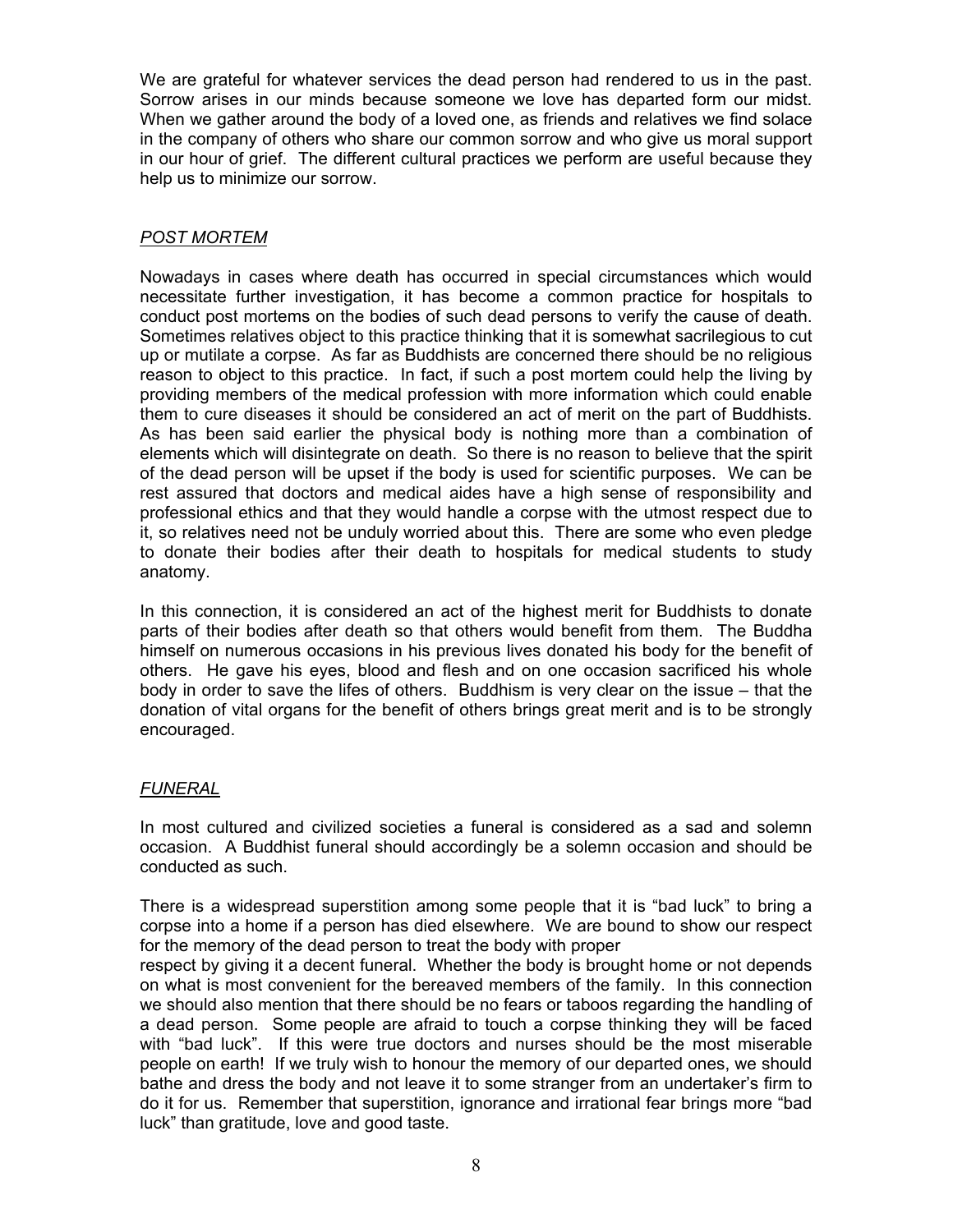Contrary to popular belief, the noisy, elaborate and sometimes showy or grand funeral processions costing thousands of dollars on unnecessary things and which are often regarded as normal 'Buddhist practices', are in fact not Buddhist practices at all. It is a total misconception to associate all these practices with Buddhism. They are just the perpetuation of age-old customs and traditions handed down from past generations which are being adhered to blindly. When viewing such funeral rites, people of other faiths often wonder whether what they are watching is a procession celebrating some happy festival or a solemn funeral.

Quite often a loud music instead of solemn music, is performed during a funeral procession. One would therefore gain the impression that the ceremony is designed more to make an outward show of affluence rather than to express genuine sorrow and respect for the deceased. Although Buddhism does not object to perpetuating cultural practices, so long as they are not in conflict with the teachings of the Buddha, it is felt that wasteful, uneconomical and unnecessary practices which are not beneficial either to the departed or the living should be discouraged or discarded altogether. For example, the traditional practice of burning paper money, joss-paper and symbolic paper houses, designed purportedly for the benefit of a deceased person for use in the life hereafter, is definitely unBuddhistic. However, if it helps one psychologically to minimize one's sorrow by making him think he is doing something beneficial for the departed, it is harmless, but nonetheless one should not go to extremes or believe it can help the deceased in any way.

Buddhism does not object to different communities performing different funeral rites which are suitable for each locality and time. But the most important thing is that they must be culturally acceptable and practical. The rites attached to a Buddhist funeral should be simple, solemn, dignified and meaningful. In many countries Buddhist monks are invited to the house of the deceased to perform religious rites prior to a funeral. The offering of flowers and the burning of a few joss-sticks and candles are normally accepted religious practices on such an occasion.

It is customary as a mark of respect, for friends and relatives to send wreaths of flowers for the funeral. These should preferably be ordered so as to arrive at the house not earlier than the afternoon before the funeral, otherwise on the sad day itself they may be faded. However if the obituary notice specifically states "no flowers", then this request should be strictly respected.

Because relatives have different opinions on funeral rites there are many arguments about the proper rituals to be performed. People have often asked the following questions:

- 1. Should there be a burial or cremation?
- 2. If cremation, what does one do with the ashes?
- 3. What kind of coffin must we use?
- 4. Must we wear black or white mourning clothes?
- 5. What colour of candles must be used, red or white?
- 6. How many days must the body be kept before burial or cremation?
- 7. What is the limit of expenditure for a funeral?

All these questions can simply be answered in this way:

The funeral must be simple, with the least amount of fuss, but with dignity. Perhaps the most sensible thing to do would be for the immediate members of the family and close friends to have an informal discussion on the best way to conduct the funeral service in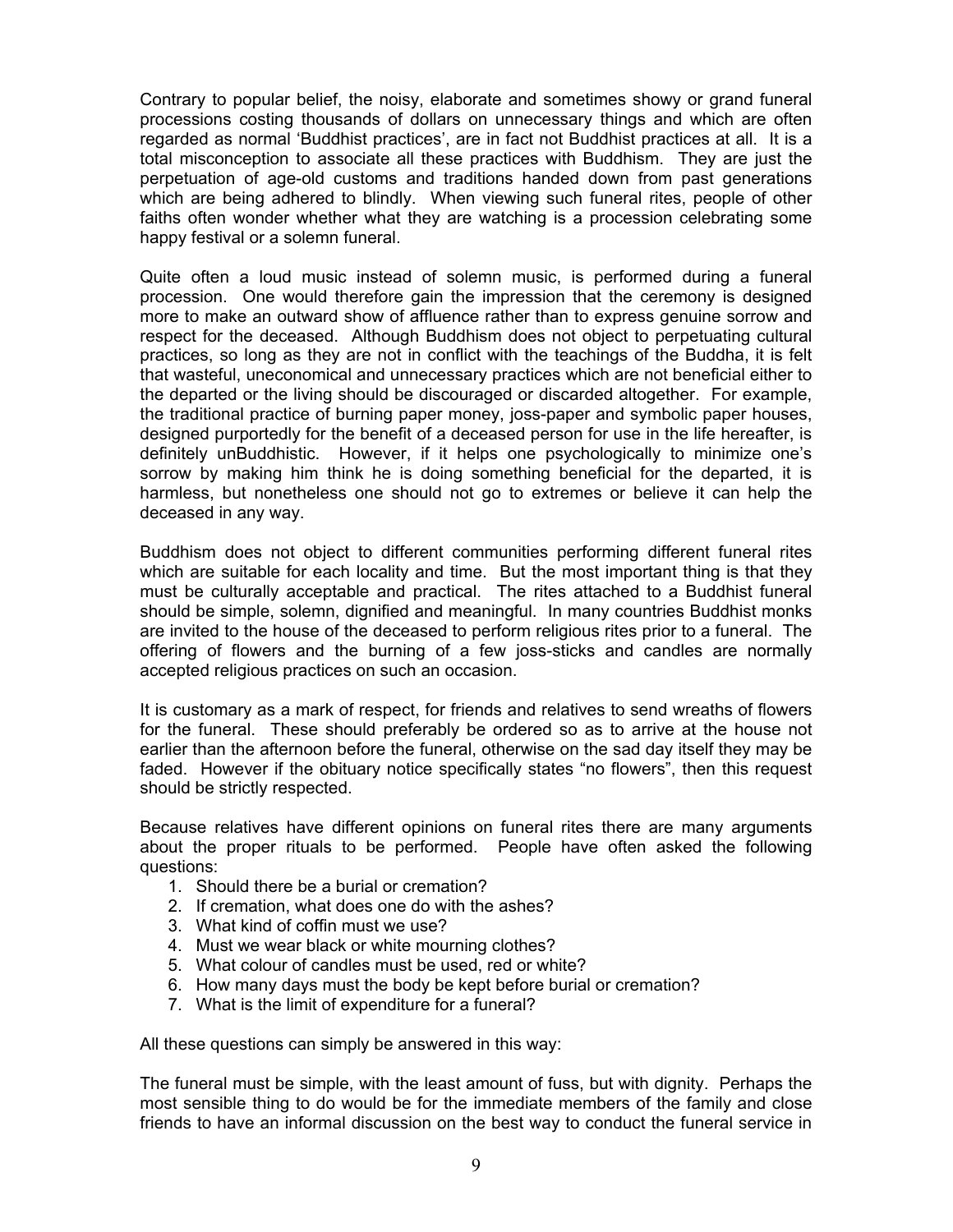conformity with prevailing practice, with quiet dignity and without occurring unnecessary expense. If they are unable to attend to this themselves, then it is advisable that this be left to a reputable undertaker as he would understand all that is to be done and thus will take much trouble and responsibility off the relatives' hands. Advice may be also sought from a respectable monk who can really guide the family as to what would be the best way to conduct a funeral in a befitting manner that would be in accordance with the Buddhist way of life. It has to be remembered that as far as Buddhist rites are concerned there are no hard and fast rules to be strictly observed. In this as in all matters we must always try to follow the Buddha's advice to maintain moderation and respectability in whatever we do, without causing harm to others. If we can use the occasion to contemplate with gratitude the good work done by the deceased during his life time, to remember that we ourselves will have to depart some day and that we should do whatever good we can for so long as we live, then our contribution would be meaningful and dignified.

What is the proper attire for a funeral? In Buddhism we are advised to always dress decently and moderately. There is no hard and fast rules as to what we should wear at a funeral, but good taste dictates that we should dress sombrely and discard ornaments in deference to the feelings of the bereaved family and out of respect for the memory of the deceased. A woman in mourning may perhaps wear her wedding or engagement ring. It is better to wear clothes which are in black, white, grey or some such related colour but the matter is entirely left to the individual and his sense of propriety even though **'black'** is normally recognized as the accepted symbol for mourning.

How long should a body be kept before burial or cremation? We who live in a hot and humid climate should understand that decomposition takes place very fast and that it is unhygienic to keep a body for far too long. Besides, it would impose a great strain on the relatives of the deceased in having to bear with the proximity of the corpse for a period longer than is really necessary. Also certain mourners out of sheer emotional grief tend to kiss the body and touch it excessively. This is understandable given the strong emotional feelings that people have to bear, but it should not be overdone or encouraged. While one cannot dictate exactly as to how long a body should be kept, it is wise not to unnecessarily prolong the rites. As a general rule it seems most practical to allow a lapse of about a day or two for funeral arrangements to be made and for friends or relatives to be informed.

On the day of the funeral, the services of Buddhist monks would again be called on to perform the necessary religious service at the home and at the cemetery. It has been the practice amongst certain people to offer roasted pigs and chickens as symbolic offerings for the deceased. Such a practice is not encouraged in Buddhism because it involves the killing of innocent animals. To offer sacrificial offerings to the departed ones is definitely against the teachings of the compassionate Buddha and should be discarded. Simple floral tributes together with the burning of incense and candles would suffice as symbolic offerings.

#### *BURIAL AND CREMATION*

Many Buddhists have asked whether a deceased person should be buried or cremated. Buddhism, being a free religion, is flexible on this issue. There is no hard and fast rule, although in some Buddhist countries, cremation is the normal accepted practice. The choice of one method or another should be in accordance with the last wish of the deceased or be left to the discretion of the next-of-kin.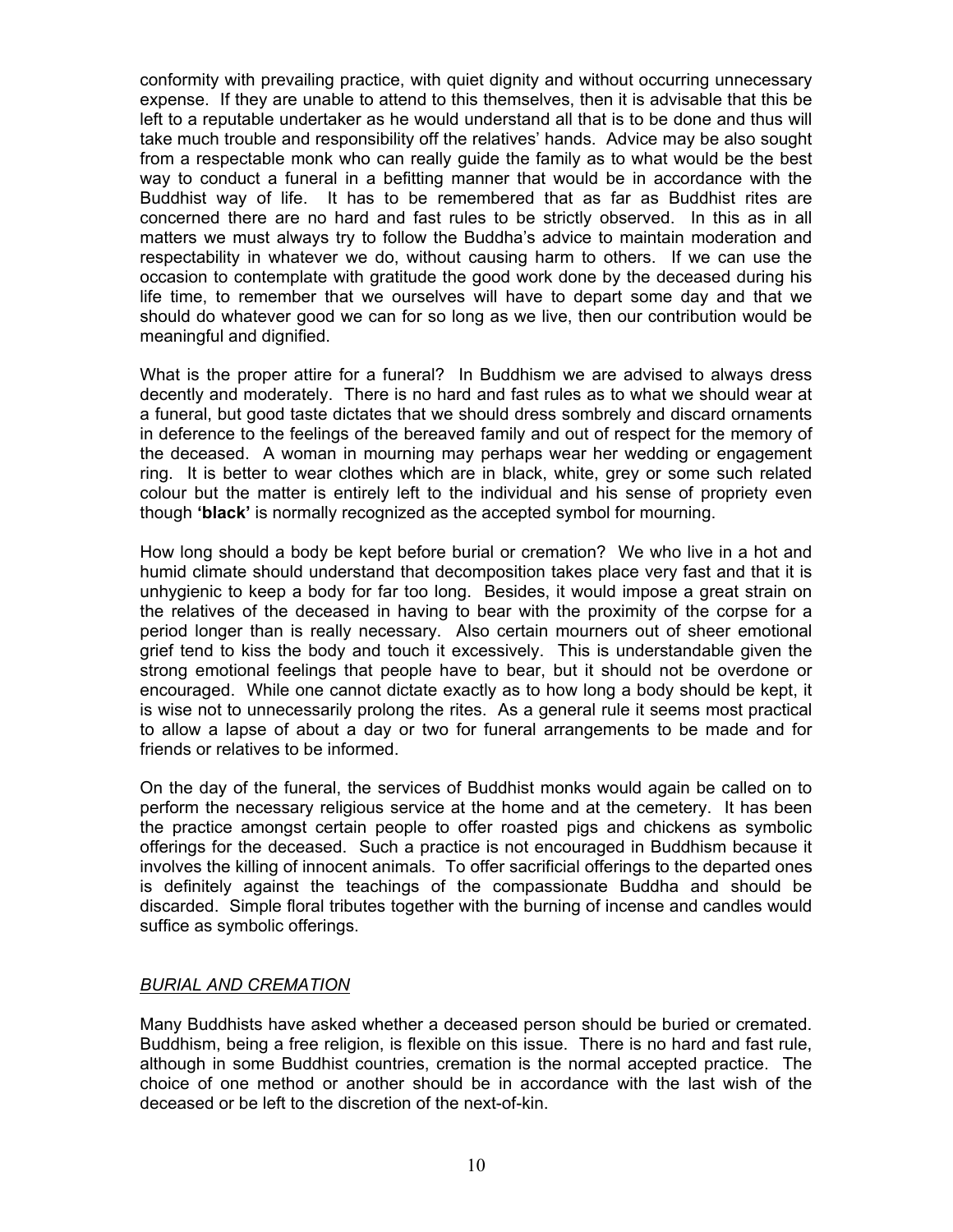In the modern concept however, cremation as a hygienic form of disposal of the body, should be encouraged. With the improvement in health standards and the so-called population explosion, usable land is becoming scarce and hence it is advisable to resort to cremation and allow the use of valuable land for the living instead of crowding it with innumerable tombstones.

Whether for burial or cremation, it has been observed that certain people for sentimental reasons, would like to put valuable personal belongings of the deceased into the coffin in the hope and belief that the departed one would in some way benefit by it. It is a fallacy to expect that burial or burning of such belongings would have any merit at all. Instead of putting such things inside a coffin or a crematorium it would be much more practical and sensible to donate the useful personal belongings, such as clothing, shoes and many other things to the poor and the needy or to some charitable institution. Any help to the poor and needy is an act of merit which benefits the living and the dead. The fear that some people have with regard to the use of belongings of a deceased person is meaningless and unsustainable.

### *DISPOSAL OF ASHES*

The question has often been asked whether it would be better to bury the ashes, enshrine them in a building or have them strewn into the sea. The Buddha did not leave any specific instructions on the matter because he wanted us to understand that the body is nothing more than a combination of physical materials which will ultimately return to the same element groups after death. The Buddha taught that the material form of the body is made up of the elements of Solidity, Fluidity, Heat and Motion. Upon death only two elements will remain, namely Solidity and Fluidity which, when reduced to ashes, has no spiritual significance. Because we regard the remains as a reminder of the dead person whom we had once loved, we treat them with respect. But we must not get attached to them or even think that they in any way will have any link with the person who has since died. Buddhism teaches that the life force departs immediately after death and that it takes on another life form elsewhere.

The practice of keeping the remains of the dead goes back to our earliest past. In those days when people believed in a permanent life force, it was the practice like in the case of the Egyptians to preserve the remains in the hope that the departed spirit would thereby maintain contact with the living. Great imposing tombs and monuments were built around them. But such practices were reserved only for important personages like kings and religious leaders. The rest of the population's remains were simply disposed of in any suitable way.

In contrast to this there is another practice, namely that of ancestral worship whereby the living maintained contacts with the dead by observing ritualistic practices around the dead. This gave rise to the practice of preserving the ashes in urns or other receptacles to be revered – a practice which is still being carried on even to this day.

Some people wish to enshrine the remains in a building while others bury them. Another method is to throw the ashes into the sea or a river. This is basically a Hindu custom where the belief is that the remains will ultimately be re-united with the original creative force.

There is no harm in adopting any of these methods but they must not be considered as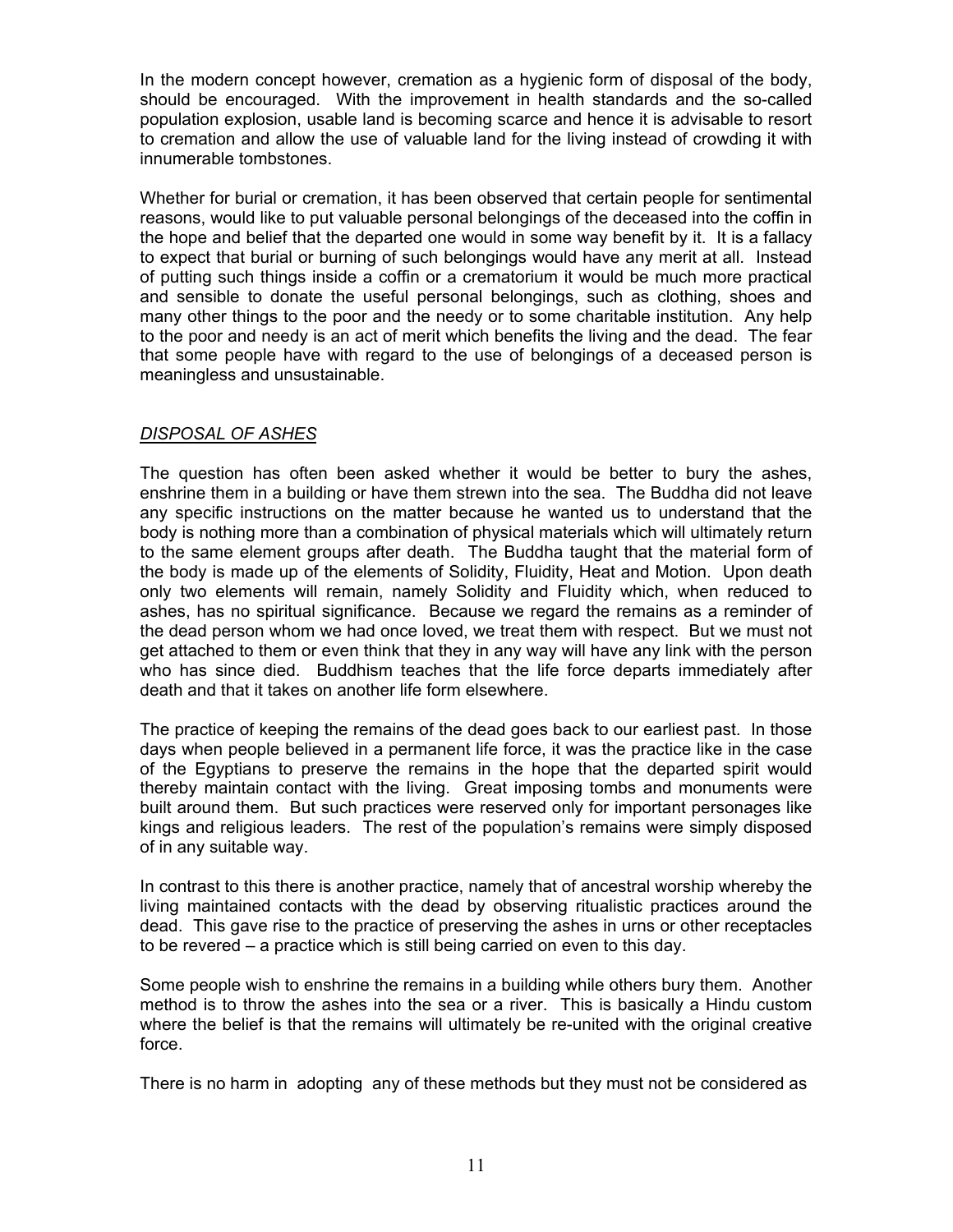being specifically Buddhist or which Buddhists must follow. Also we should not get the wrong idea that by keeping the remains in a holy place like a temple the departed person will be **"safe"** from having to experience the effects of his karma. It is alright as a mark of respect in the memory of the dead, but nothing more. In Buddhism, the manner of disposing of the remains of the deceased is for the bereaved family to decide so long as good taste and decorum prevail.

# *PERIOD OF MOURNING*

When a person dies, close relatives usually spend a certain period of time in mourning. The length of the mourning period depends upon the tie which existed between the deceased and members of the bereaved family. During this time they dress in a certain way, abstain from most forms of merrymaking and entertainment. Some people wear white, others black and some do not attend weddings or other celebrations until a year has passed and so on. These are not specifically "Buddhist" observances because the Buddhist scriptures do not refer to them as such. However different communities have developed certain rites based on their own cultural practices and these have come to be accepted as being "Buddhist". Their intention is to honour the memory of the departed one, to remind one of his own mortality and so develop a greater sense of spiritual awareness. If intelligently followed, and if these practices do not interfere with the necessary process of living, then as Buddhists we have no reason to object to them. **The Buddhist Way is the Middle Way, the Path of Moderation in All Things.** 

# *POST – FUNERAL RITES AND MEMORIAL SERVICES*

Then there are questions about post-funeral rites. Some people hold prayer services for the deceased on the seventh day, forty-ninth day and on the one hundredth day while others, besides the seventh day, do it after three months and one year. Some people do believe that the spirit of the dead would return during these specific times. But whether or not we believe in this is not important. A sensible religious service in memory of the dead where friends and relatives gather to share a spiritual experience and to give moral support to reduce the grief of the bereaved family is ennobling. But there is no necessity to insist that the service must be held on a specific date. Any date convenient to all concerned should be acceptable for the performance of the service.

**CHENG BENG** or **ALL SOULS'** day is not a Buddhistic term or practice. But it is certainly a good gesture when a whole community sets aside a special day to remember their departed ones by collectively cleaning the cemetery, and offering flowers as a mark of respect. This would indicate that the deceased's descendants are filial and have fulfilled their obligations to their forbears. Buddhism does not object in anyway to this excellent exercise in gratitude and remembrance enabling the young to show respect for their elders and to emulate a good traditional practice of honouring the spirits of departed ancestors. However, the fear that some people create in the minds of innocent people that the departed will return to torment or disturb the family members if they do not perform certain rituals is groundless.

### *ALMS GIVING*

It is common practice in most communities to conduct religious services for the dead during the prescribed periods following the funeral. The Buddhist practice is to partake in almsgiving and to transfer merits to the departed. To do this relatives and friends of